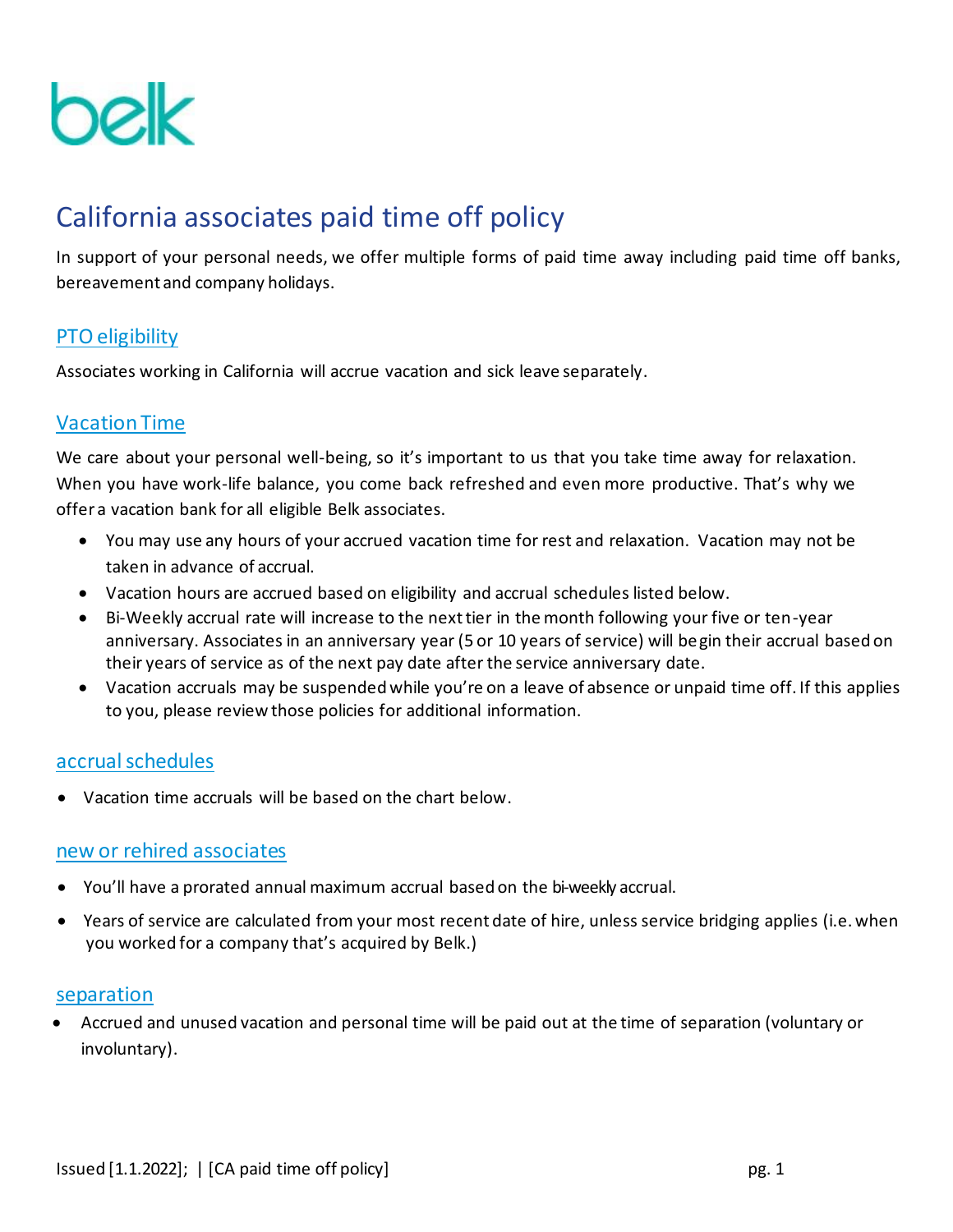

| <b>Years of Service</b> | Full-time Exempt   | Maximum   |
|-------------------------|--------------------|-----------|
|                         | Associates         | Accrual   |
| Under 5 years           | 136 hours          | 204 hours |
|                         | (5.2308 bi-weekly) |           |
| Between 5 and 10        | 176 hours          | 264 hours |
| vears                   | (6.7692 bi-weekly) |           |
| 10 or more years        | 216 hours          | 324 hours |
|                         | (8.3077 bi-weekly) |           |

#### **Full-time Accrual Schedule – Hours of Vacation (annual accrual)**

**You can accrue paid vacation benefits to a maximum of one and one half times (1.5 times) your annual accrual rate. If you reach an accrual balance of 1.5 times your annual rate, you will have reached your vacation cap and no additional vacation will be accrued until you have used some of your accrued vacation to put you belo w your cap.**

## using vacation

- Vacation may be taken in hourly increments.
- Vacation should be requested and pre-approved using the process required by your location or manager. Approval is subject to workload planning and business needs.

# seasonal blackout periods

- Blackout periods will be provided by each line of business annually.
- Vacation or otherforms of time off are restricted during seasonal blackout periods. These are limited time periods and necessary to ensure the success of the business.

# California paid sick leave

We recognize that associates may need time off from work for their own health condition, a family member's health condition, or the health condition of a person whose close association with the associate is a family relationship, because the associate is a victim of domestic assault, sexual violence, or stalking. We have established paid sick leave in accordance with the requirements of the California Healthy Workplaces, Healthy Families Act of 2014 and other local ordinances in the state.

#### **I. Eligibility**

Any associate who has worked at Belk for 30 or more days within a year from the date of hire is eligible to accrue paid sick leave in the manner described in this policy. The policy applies to any full-time, part-time, and temporary associates.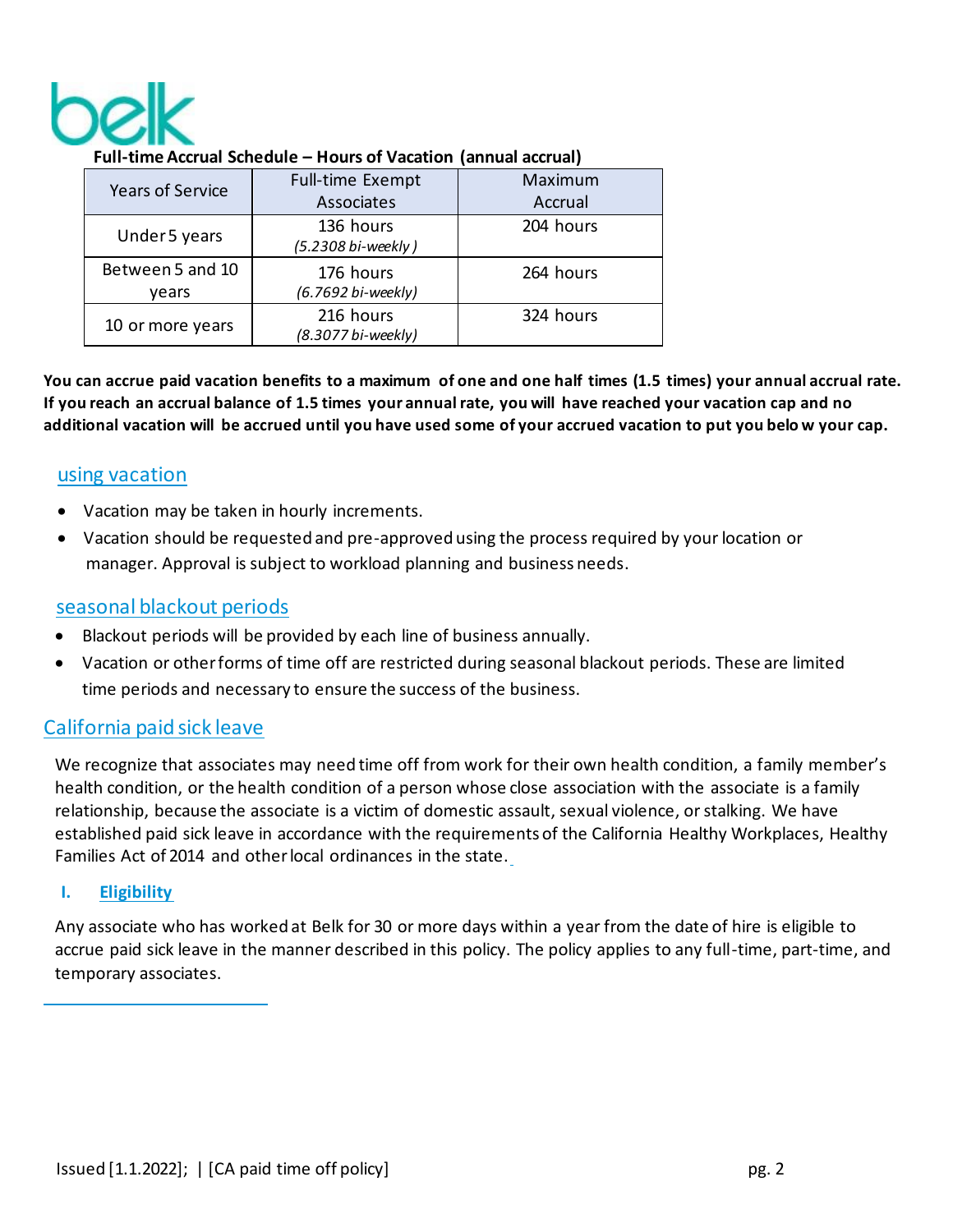

Except for those associates who work in a California jurisdiction with differing requirements (including, for example, the cities of San Francisco, Oakland, Berkley, Santa Monica), 24 hours of sick leave will be provided at the time of hire and then at the beginning of each calendar year (subject to the accrual cap below).

#### **III. Use of Paid Sick Leave**

Associates may use accrued paid sick leave beginning on their 90th day of employment. For those associates who have been employed for at least 90 days, the maximum sick leave provided per year (or up to 24 hours) may be used at any time during the calendar year, including at the beginning of each calendar year.

Associates may use this paid sick leave for diagnosis, care, or treatment of an existing health condition of, or preventative care for, the associate or the associate's "eligible family member" a person whose close association with the associate is a family relationship. Associates may also use paid sick leave pursuant to Belk's leave of absence policy for victims of domestic violence, sexual assault, or stalking. The use of paid sick leave for other purposes (such as vacation, or "personal days") is prohibited. Associates must use paid sick leave in increments of at least one hour.

Eligible family members include any of the following persons related to the associate: (1) a child of any age (including biological, adopted, stepchild, foster, legal ward, or a child to whom the associate stands in loco parentis), (2) a parent (biological or adoptive), stepparent, foster parent, legal guardian of the associate or associate's spouse/registered domestic partner, or a person who stood in loco parentis when the associate was a minor child; (3) a spouse or a registered domestic partner; (4) a grandparent; (5) a grandchild; (6) a sibling; (7) an individual related by blood or affinity whose close relationship with the associate is the equivalent of a family relationship. Associates working in the city of San Francisco, please check with human resources regarding additional categories of eligible family members.

An associate may use all of their sick leave which must be provided under state law or local ordinance to care for a family member as described above. In addition, an associate may use one-half of their sick leave in excess of the amount of Paid Sick Leave required under state or local law to care for a family member, including 1) a child of any age (including biological, adopted, stepchild, foster, legal ward, or a child to whom the associate stands in loco parentis), (2) a parent (biological or adoptive), stepparent, foster parent, legal guardian of the associate or associate's spouse/registered domestic partner, or a person who stood in loco parentis when the associate was a minor child; (3) a spouse or a registered domestic partner; (4) a grandparent; (5) a grandchild; or (6) a sibling. The associate and not Belk has the right to designate whether the sick leave is being used for themselves or for kin care and the associate is expected to designate which they are using at the time the associate requests the time off.

Associates do not carry over unused sick leave days from year to year. Please check with human resources to determine whether there is a separate policy for your specific jurisdiction.

Leave under this policy may run concurrently with leave taken under local, state or federal law, including leave taken pursuant to California Family Rights Act (CFRA) or the Family and Medical Leave Act (FMLA).

#### **IV. Notification to Belk**

Issued [1.1.2022]; | [CA paid time off policy] pg. 3 Associates requesting time off under this policy should provide as much advance notice as possible. If the need for sick leave is unforeseeable, the associate shall provide notice of the need for leave as soon as practicable.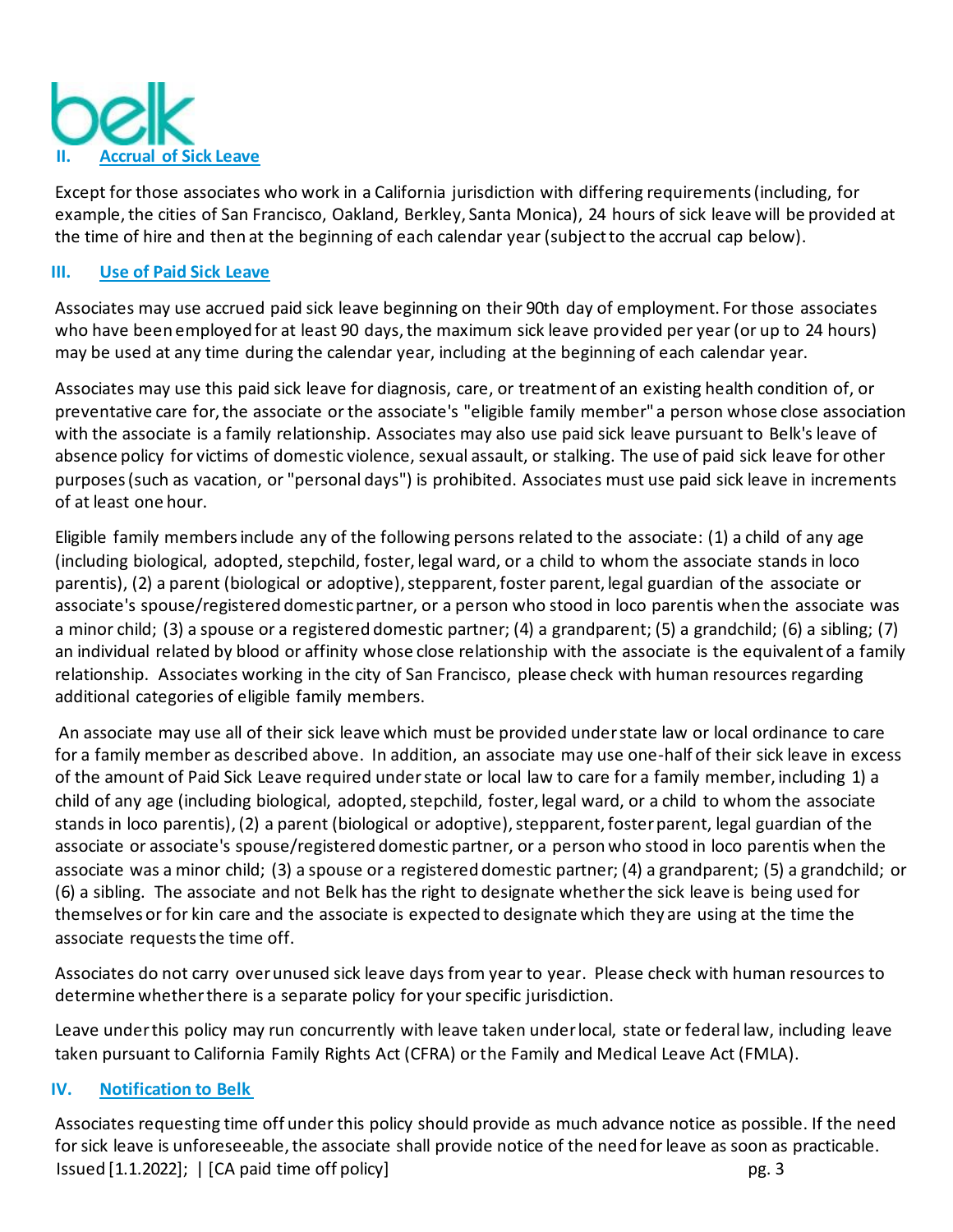Notice should be given by contacting your supervisor via phone, text or e-mail as soon as practicable.

## **V. Compensation for Sick Leave**

Except where otherwise required, eligible associates will receive pay at their regular rate of pay for the week in which any sick leave is taken. If the associate had different pay rates in the 90 days of employment before taking sick leave or was a non-exempt salaried associate, then the sick leave rate of pay will be calculated by dividing the associate's total wages, not including overtime premium pay, by the associate's total hours worked in the full pay periods of the prior 90 days of employment, except where a different calculation is required. Payment for sick leave taken by an associate will be paid no later than the payday for the next regular payroll period after the sick leave was taken.

## **VI. Cessation of Employment and Re-Hire**

Unused sick time will not be cashed out at the end of each year or at termination of employment, resignation, retirement or other separation from Belk, whether voluntary or involuntary. If an associate separates from employment with Belk (whether voluntarily or involuntarily) and is re-hired by Belk within one year, any previously accrued and unused sick leave will be reinstated and be made available for immediate use.

The amount of your accrued and unused sick pay (i.e. the sick leave available for use) will appear on each paystub or wage statement. Please review the statement for accuracy and immediately contact the Human Resources Department if you have questions regarding the statement.

#### **VII. No Retaliation**

Belk will not tolerate retaliation against an associate who exercises his/her rights under this Paid Sick Leave policy. If you believe you have been retaliated against for exercising your rights under this policy, you should contact Human Resources immediately.

#### emergency or sudden illness

In case of emergency or sudden illness:

- Please follow your location's emergency call-out procedures to notify your manager or HRassociate.
- If you're ill for five (5) or more consecutive days and are underthe care of a doctor, contact HR Shared Services at 800-588-3700 to determine if a leave of absence is required. You may be able to use accrued vacation and/or sick time while on a leave of absence. Please refer to the Time Away from Work section of [www.mybelkbenefits.com f](http://www.mybelkbenefits.com/)or more information.

Repeated unplanned absences or abuse of the vacation or sick leave policies impact the business and may result in disciplinary action.